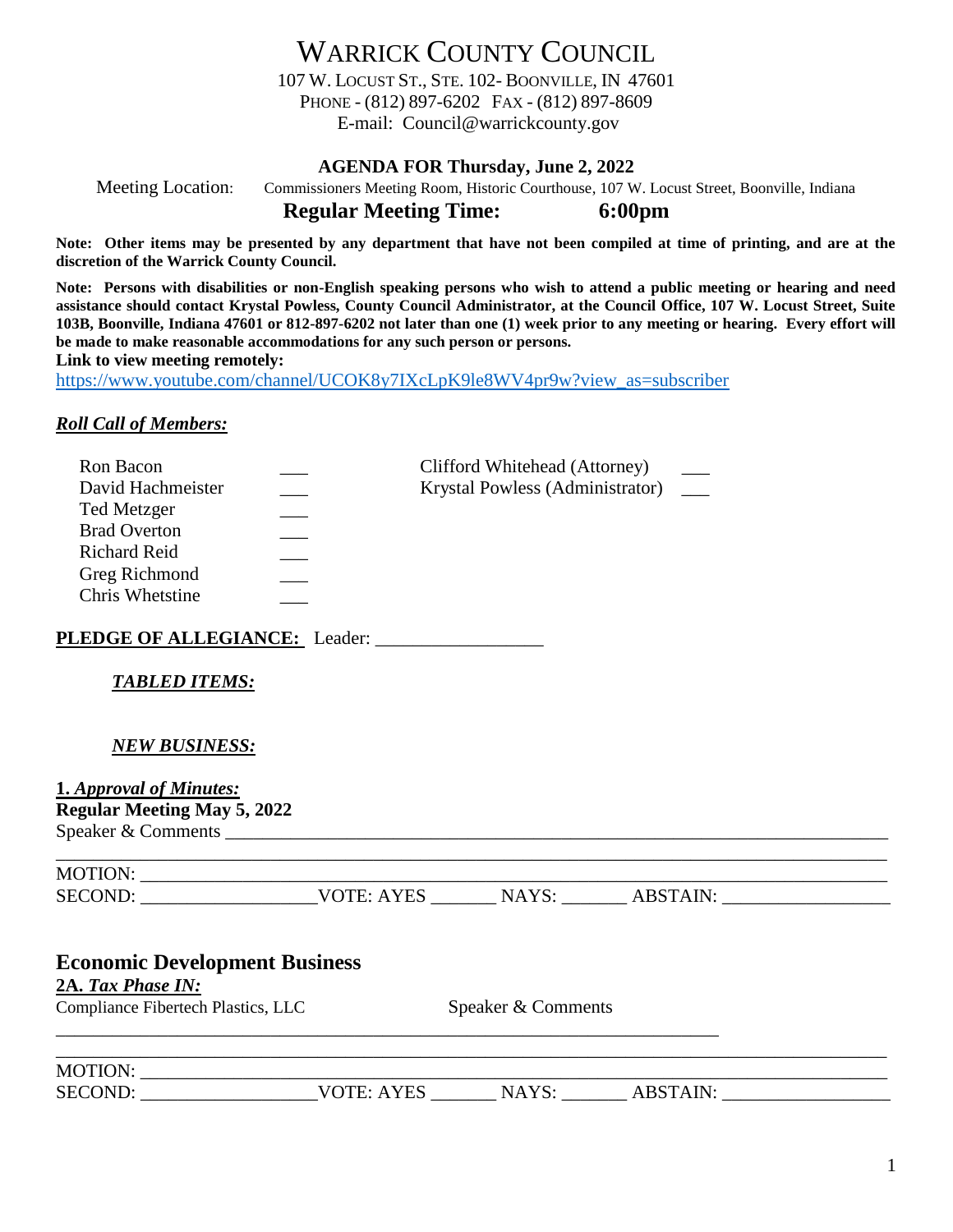# **Economic Development Business Continued**

**2B. Tax Phase IN:**<br>Ciholas Properties, LLC Compliance with statement of benefits

| MOTION:                                                  |                                                                                                                         |                       |              |
|----------------------------------------------------------|-------------------------------------------------------------------------------------------------------------------------|-----------------------|--------------|
|                                                          | SECOND: __________________________VOTE: AYES __________ NAYS: _________ ABSTAIN: __________________                     |                       |              |
|                                                          |                                                                                                                         |                       |              |
| 2C. Tax Phase IN:                                        |                                                                                                                         |                       |              |
|                                                          | Alcoa Power Generating Compliance with statement of benefits 2008 -03 (Boiler Optimization)                             |                       |              |
|                                                          | ,我们也不会有什么。""我们的人,我们也不会有什么?""我们的人,我们也不会有什么?""我们的人,我们也不会有什么?""我们的人,我们也不会有什么?""我们的人                                        |                       |              |
|                                                          |                                                                                                                         |                       |              |
| 2D. Tax Phase IN:                                        |                                                                                                                         |                       |              |
|                                                          | Warrick Newco LLC Compliance with statement of benefits 2018-02                                                         |                       |              |
| MOTION: $\frac{1}{1}$                                    |                                                                                                                         |                       |              |
|                                                          | SECOND: __________________________VOTE: AYES __________ NAYS: _________ ABSTAIN: __________________                     |                       |              |
| 2E. Tax Phase IN:<br>Kaiser Aluminum Warrick LLC 2021-13 |                                                                                                                         |                       |              |
|                                                          | <u> 1989 - Johann Harry Harry Harry Harry Harry Harry Harry Harry Harry Harry Harry Harry Harry Harry Harry Harry H</u> |                       |              |
|                                                          | SECOND: __________________________VOTE: AYES __________ NAYS: _________ ABSTAIN: __________________                     |                       |              |
| 2F. Tax Phase IN:<br>Digestive Care Center               |                                                                                                                         |                       |              |
|                                                          | and the control of the control of the control of the control of the control of the control of the control of the        |                       |              |
|                                                          |                                                                                                                         |                       |              |
| 2G. Tax Phase IN:<br>Phenix Specialty Films              | ,我们也不能在这里,我们也不能在这里,我们也不能会在这里,我们也不能会在这里,我们也不能会在这里,我们也不能会在这里,我们也不能会在这里,我们也不能会不能会在这里                                       |                       |              |
|                                                          | and the control of the control of the control of the control of the control of the control of the control of the        |                       |              |
|                                                          |                                                                                                                         |                       |              |
| 2H. Additional Appropriation:                            |                                                                                                                         |                       |              |
| <b>LIT</b>                                               | 1112.44611.000.0000                                                                                                     | <b>Prospect Drive</b> | \$500,000.00 |
|                                                          |                                                                                                                         |                       |              |
|                                                          |                                                                                                                         |                       |              |
|                                                          |                                                                                                                         |                       |              |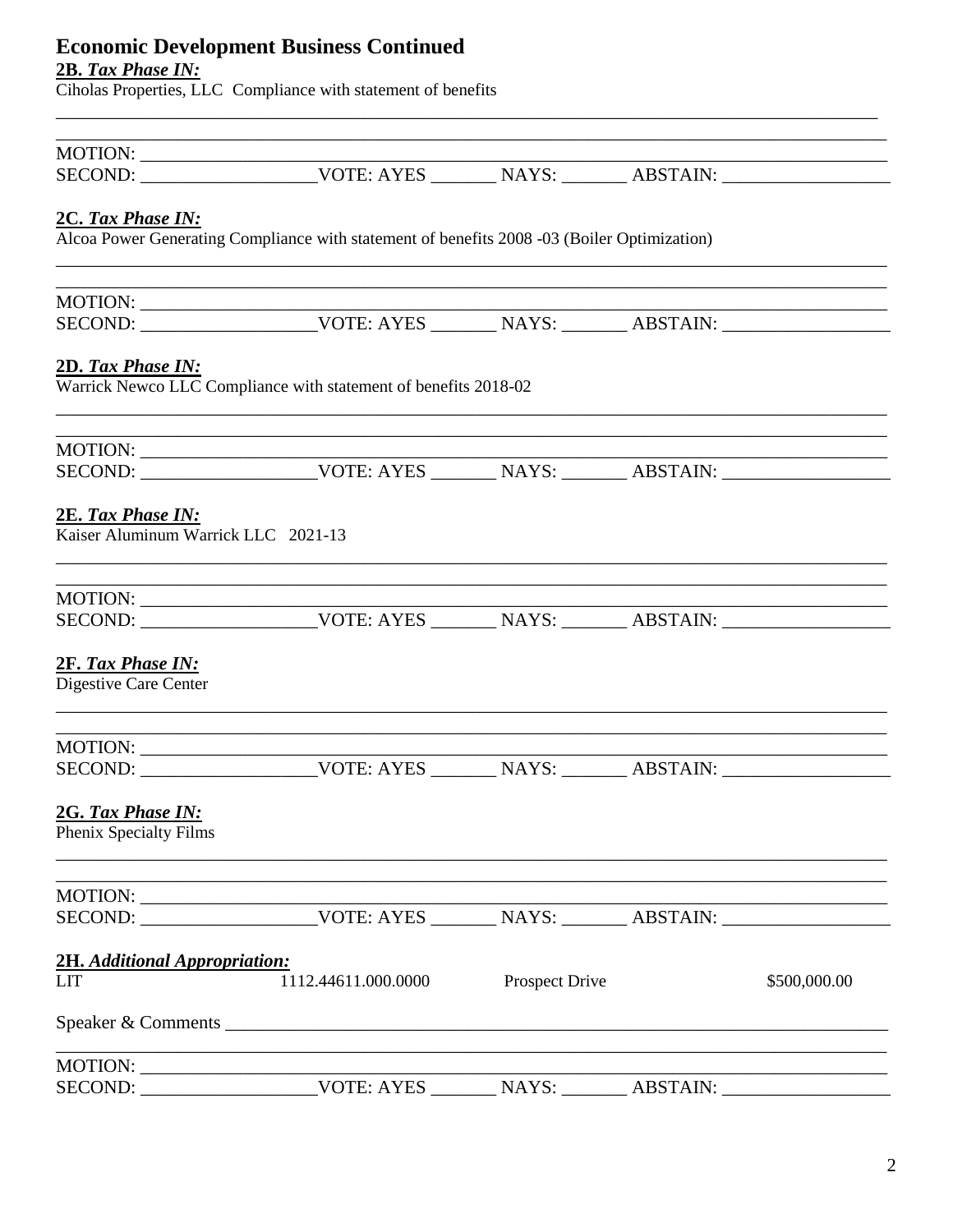| <b>Commissioner Business</b>                    |                                                                                                                                                          |                            |                                           |
|-------------------------------------------------|----------------------------------------------------------------------------------------------------------------------------------------------------------|----------------------------|-------------------------------------------|
| 3. Additional Appropriation:                    |                                                                                                                                                          |                            |                                           |
| Public Safety 1170.44302.000.0000               |                                                                                                                                                          |                            | <b>Motorized Ambulance</b><br>\$55,425.00 |
|                                                 | Speaker & Comments                                                                                                                                       |                            |                                           |
|                                                 |                                                                                                                                                          |                            |                                           |
|                                                 |                                                                                                                                                          |                            |                                           |
| <b>Election Business</b>                        |                                                                                                                                                          |                            |                                           |
| 4. Payment of claim:                            |                                                                                                                                                          |                            |                                           |
| From Council budget                             |                                                                                                                                                          |                            | \$18,925.00                               |
|                                                 |                                                                                                                                                          |                            |                                           |
|                                                 |                                                                                                                                                          |                            |                                           |
|                                                 |                                                                                                                                                          |                            |                                           |
|                                                 |                                                                                                                                                          |                            |                                           |
|                                                 |                                                                                                                                                          |                            |                                           |
|                                                 | <b>HANDBOOK POLICY, REIMBURSEMENTS, TRANSFERS or CORRECTIONS:</b><br>-All items listed have been checked for accuracy and can be voted under one motion- |                            |                                           |
|                                                 |                                                                                                                                                          |                            |                                           |
|                                                 | 5A. Additional Appropriation: Sheriff Reimbursement                                                                                                      |                            |                                           |
| Sheriff                                         | $*1000.24500.000.0005$                                                                                                                                   | Uniforms                   | \$300.00                                  |
|                                                 | *1000.44300.000.0005                                                                                                                                     | Motorized Equipment        | \$30,000.00                               |
| <b>5B.</b> Retiree Appropriation - Handbook     |                                                                                                                                                          |                            |                                           |
|                                                 | Central Dispatch 1000.11270.000.0303                                                                                                                     | Telecommunications Officer | \$10,486.26                               |
| <b>5C. Salary Ordinance: Retiree - Handbook</b> |                                                                                                                                                          |                            |                                           |
| Recorder Perpetuation Deputy                    |                                                                                                                                                          |                            | \$8,259.79                                |
|                                                 | <b>5D. Salary Ordinance &amp; Retiree Appropriation- Handbook</b>                                                                                        |                            |                                           |
|                                                 | Commissioners 1000.11900.000.0068 Administrator                                                                                                          |                            | \$5,886.00                                |
| Commissioners                                   | Administrator                                                                                                                                            |                            | \$7,789.02                                |
| <b>5E. Transfer- Correction</b>                 |                                                                                                                                                          |                            |                                           |
| <b>Transfer From: Pre Trial</b>                 | 2504.11216.000.0000                                                                                                                                      | <b>Felony Deputy</b>       | \$63,000.00                               |
| <b>Transfer To:</b>                             | 2504.11218.000.0000                                                                                                                                      | Voca Grant                 | \$50,304.00                               |
| <b>Transfer To:</b>                             | 2504.54000.000.0000                                                                                                                                      | <b>Grant Distribution</b>  | \$12,696.00                               |
| <b>Transfer From:</b>                           | 2504.17300.000.0000                                                                                                                                      | Group Ins.                 | \$17,591.24                               |
| <b>Transfer To:</b>                             | 2504.54000.000.0000                                                                                                                                      | <b>Grant Distribution</b>  | \$17,591.24                               |
| <b>COUNCIL BUSINESS:</b>                        |                                                                                                                                                          |                            |                                           |
| <b>Other Business</b>                           |                                                                                                                                                          |                            |                                           |
|                                                 |                                                                                                                                                          |                            |                                           |
| MOTION:                                         | the control of the control of the control of the control of the control of the control of                                                                |                            |                                           |
| <b>SECOND:</b>                                  | VOTE: AYES $_{-}$                                                                                                                                        | NAYS:                      | <b>ABSTAIN:</b>                           |